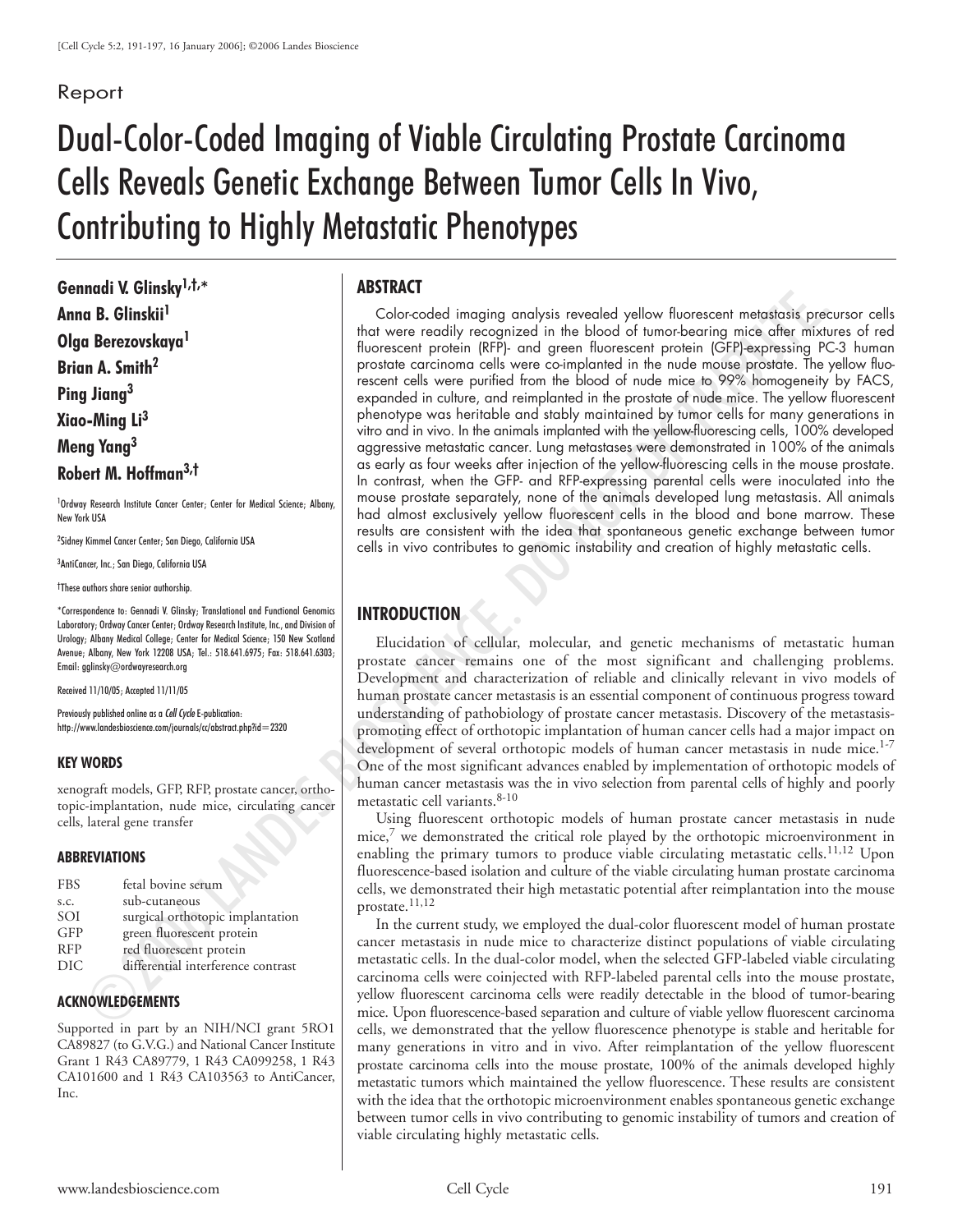### **MATERIALS AND METHODS**

Cell culture. Cell lines used in this study were previously described.<sup>7,11,12</sup> Except where noted, cell lines were grown in RPMI1640 supplemented with 10% FBS and gentamycin (Gibco BRL) to 70-80% confluence and continuously maintained in fresh complete media, supplemented with 10% FBS.<sup>11-15</sup>

**Fluorescent orthotopic models of human prostate cancer metastasis in nude nice.** We utilized a PC-3 fluorescent orthotopic model of human prostate cancer based on surgical orthotopic implantation (SOI) of green fluorescent protein (GFP)- or red fluorescent protein (RFP)-expressing prostate cancer tissue in the prostate of nude mice.<sup>7,11,12</sup> Similar to the parental PC-3-derived tumors, GFP- and RFP-expressing fluorescent orthotopic xenografts exhibit highly aggressive metastatic behavior in contrast to tumors derived from the same lineages but growing subcutaneously. The orthotopic tumors recapitulate to a significant degree the clinical pattern of metastatic spread of advanced clinical prostate cancer.7 Previous experiments established that GFP-expressing and RFP-expressing parental cells are equipotent in tumorigenic and metastatic potential in vivo and ability to generate viable circulating cells.7,11

**Isolation of viable circulating metastatic human prostate carcinoma cells.** Blood samples (0.5–1.0 ml) were obtained by cardiac puncture from individual tumor-bearing animals using heparin as anticoagulant and immediately processed as described.<sup>11,12</sup> Briefly, erythrocyte-free nucleated cell fractions were obtained using the standard ficol gradient purification protocol or red blood cells lysis by ammonium chloride solution according to the protocol supplied by the manufacturer (Stemcell Technologies, Inc., Vancouver, Canada). The erythrocyte-free nucleated cell fraction was subjected to FACS analysis and fluorescent cell sorting to isolate GFP-expressing, RFP-expressing, or double positive yellow cells using previously described protocols.16 Purified circulating human prostate carcinoma cells were immediately expanded in culture for biological assays and microarray analysis. Fluorescent microscopy analysis (see below) confirmed that resulting cell cultures contained at least 98% fluorescent cells.

**Anoikis assay.** Cells were harvested by 5-min digestion with 0.25% trypsin/0.02% EDTA (Irvine Scientific, Santa Ana, CA, USA), washed and resuspended in serum free medium. Cells at a concentration of 1.7 x 105 cells/ well in 1 ml of serum-free medium were plated in 24-well ultra-low attachment polystyrene plates (Corning Inc., Corning, NY, USA) and incubated at 37°C and 5% CO<sub>2</sub> overnight. Viability of cell cultures subjected to anoikis assays was >95% in the trypan-blue dye-exclusion test. Each measurement was carried out in quadruplicate and repeated at least twice to ensure reproducibility.

**Fluorescence microscopy.** Images were collected on a DeltaVision Deconvolution Restoration Microscope system running SoftWoRx v.2.5 (Applied Precision Inc., Issaquah WA.). The system is mounted on an Olympus I x 70 inverted microscope. Single-color or double-color fluorescent images and DIC images were captured with a 20 x objective and an auxiliary magnification of 1.5 x. Images were ultimately processed in Adobe Photoshop v5.5.

**Confirmation of the presence and expression of the GFP and RFP genes.** The presence of the RFP and GFP genes and corresponding mRNAs was confirmed by direct sequencing of the respective PCR products derived from genomic DNA and cDNA isolated from the yellow flourescent PC cells (>99% purity by FACS analysis). Genomic DNA and RNA were isolated from cultured cells using DNeasy and Rneasy kits (Qiagen). First strand cDNA synthesis was performed using SuperScriptII RT (Invitrogen) and oligo(dT). 30 ng of cDNA and 200 ng of genomic DNA were utilized as templates. PCR product derived from the GFP gene was amplified and isolated using a two-step nested PCR protocol with the following sets of primers: Step 1 (product size 197 bp): TCGTGACCACCCTGACCTAC (F1), CAGCTCGATGCGGTTCAC (R1); Step 2 (product size 156 bp): TCGTGACCACCCTGACCTAC (F2), CCTCGGCGCGGGTCTTGTAG (R2). After the first step the PCR product was purified using a QIAquick PCR purification kit and utilized as a template for nested PCR. The PCR protocol for GFP was performed using Jump Start Ready Mix REDTag

DNA polymerase (Sigma) following thermal cycling parameters: 94˚C (5 min); 37 cycles: 94˚C (30 sec); 55˚C (30 sec); 72˚C (30 sec); hold: 72˚C (7 min). PCR product (product size 348 bp) derived from the RFP gene was amplified and isolated using the following set of primers: TACGGCTC-CAAGGTGTACGT (F); CATGTAGATGGACTTGAACTCCAC (R). The PCR protocol for RFP was performed using HotStarTag DNA polymerase (Qiagen) and the following thermal cycling parameters: 95˚C (15 min); 37 cycles: 94˚C (30 sec); 60˚C (30 sec); 72˚C (30 sec); hold: 72˚C (7 min). Final PCR products were isolated using the QIAquick PCR purification kit (Qiagen) and subjected to sequence analysis. Control genomic DNA and RNA were isolated from nontransfected parental PC-3 cells and corresponding single-tagged PC-3 cell lines. Sequence alignments to the published mRNA sequences of GFP and RFP genes were performed with the Sequencher software (Gene Code Corp., Ann Arbor, MI) using the Clean Data Alignment method with two consecutive mismatches allowed, 90% minimum match percentage, and 90% minimum overlap.

**Statistical analysis.** Statistical analysis of the number of circulating PC cells and the weight of the primary tumors was made using a two-tailed paired Student's T test to evaluate the statistical significance of the difference between the means. Statistical analysis of the incidence of metastasis was performed using Fisher's exact test. The significance of the differences in the numbers of metastasis was evaluated using the Mann-Whitney ranked sum test.<sup>17</sup>

#### **RESULTS AND DISCUSSION**

Yellow fluorescent cells were readily recognized in blood of mice with orthotopic tumors after mixtures of red fluorescent protein (RFP)- and green fluorescent protein (GFP)-expressing PC-3 human prostate carcinoma cells were implanted in the nude mouse prostate and they metastasized (Fig. 1).

Viable circulating cancer cells were isolated 2–3 weeks after cell implantation. Approximately 15% of the fluorescent cells isolated from blood were yellow with the remaining divided between the RFP and GFP expressors. The yellow-fluorescing cells were isolated to 99% purity by fluorescent sorting (Fig. 1) and cultured in vitro. The pure population was shown to contain both the RFP and GFP genes and RFP and GFP mRNA by direct sequencing of the corresponding PCR-amplified products. These data thus demonstrate that the yellow-fluorescing cells are dual-positive with respect to the parental cells, since they contain both the RFP and GFP genes and express corresponding mRNAs and gene products.

The yellow-fluorescing cells were cultured in vitro and then reimplanted in the nude mouse prostate and compared for metastatic potential with the parental RFP- and GFP-expressing PC-3 cells. In the animals implanted with the yellow-fluorescing cells, 100% developed aggressive metastatic cancer. Lung metastases were demonstrated in 100% of the animals as early as four weeks after injection of the yellow-fluorescing cells in the mouse prostate (Table 1). All animals had exclusively yellow fluorescent cells in the blood and bone marrow (Fig. 3). In contrast, when the GFP- and RFP-expressing parental cells were inoculated into the mouse prostate separately, none of the animals developed lung metastasis (Table 1). The GFP- and RFP-expressing parental cells when injected orthotopically were less efficient in producing viable circulating carcinoma cells compared to the PC-3-GFP-13 and PC-3-RFP-44 variants selected from the circulation (Table 1). The GFP- and RFP-expressing parental cells when injected orthotopically as a mixture did not produce a detectable level of yellow cells (Table 1). In contrast, when a mixture containing viable circulating metastatic carcinoma cells and non-selected parental cells were coinjected into mouse prostate, we consistently detected and isolated yellow cells from blood of tumor-bearing mice (Fig. 1 and Table 1).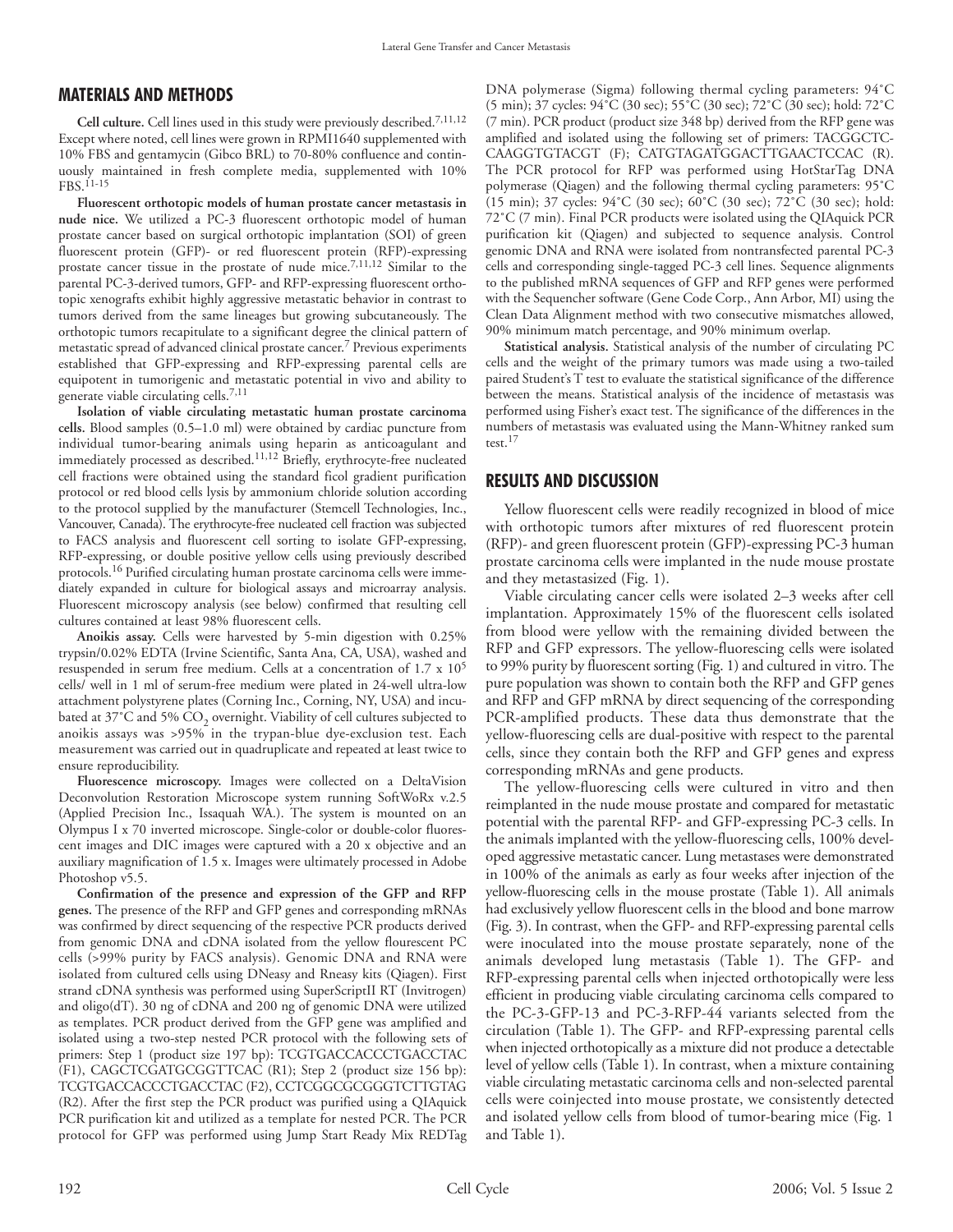

The yellow-fluorescing cells were of similar size and morphology as the parental RFP- and GFP-expressing PC-3 cells (Fig. 1). The yellow fluorescent cells are predominantly mononuclear and contain a similar DNA content as the RFP and GFP parental cell types. These data suggest that a limited amount of gene transfer between the parental cells gave rise to the yellow fluorescent cells with at least the GFP or RFP gene transferred.

Despite the similarity between cell size, the number of polynuclear cells, and DNA content, the yellow-fluorescing cells were significantly more metastatic than the parental cell types, suggesting that the lateral gene transfer might contribute to their increased metastatic potential.

Several observations support the notion that the yellow-fluorescing cancer cells have a high level of genomic and phenotypic plasticity. Metastatic lesions in the lung of mice with orthotopic yellowfluorescing primary tumors derived after inoculation of the yellow-fluorescing prostate cancer cells often have a multi-color appearance (Fig. 2B). Sub-cutaneous implantation of the yellowfluorescing cancer cells produces rapidly growing nonmetastatic multi-color tumors (data not shown). These data provide striking visual demonstration of continuous phenotypic changes in tumors derived from the yellow-fluorescing cancer cells during adaptation to growth conditions in different micro-environments.

**Figure 1. Visualization, isolation, and characterization of the viable circulating yellow-fluorescing human prostate carcinoma cells, identified in blood of mice co-implanted orthotopically with preselected GFP-expressing viable circulating carcinoma cells and nonselected RFP-expressing parental carcinoma cells, as described earlier (11,12). (A–D) Fluorescence microscopy of a culture of blood-borne PC-3-GFP-13 cells cultured in vitro, after isolation from the blood of nude mice bearing orthotopic xenografts by fluorescent-cell sorting. (E–H) Fluorescence microscopy of a culture of parental PC-3-RFP cells. (I–L) Fluorescence microscopy of a representative culture of viable circulating human prostate carcinoma cells isolated from blood of mice co-implanted orthotopically with preselected GFP-expressing viable circulating carcinoma cells and nonselected RFP-expressing parental carcinoma cells. (M–P) Fluorescence microscopy of a representative culture of yellow-fluorescing human prostate carcinoma cells after isolation from the blood of nude mice co-implanted orthotopically with preselected GFP-expressing viable circulating carcinoma cells and nonselected RFP-expressing parental carcinoma cells. A representative early passage culture is shown. (Q–T) Fluorescence microscopy of a representative culture of yellow-fluorescing human prostate carcinoma cells continuously maintained and expanded in vitro after isolation from the blood of nude mice co-implanted orthotopically with preselected GFP-expressing viable circulating carcinoma cells and nonselected RFP-expressing parental carcinoma cells. A representative late passage sub- confluent culture is shown. (U–X) Representative FACS analyses of the cultured cell variants exhibiting distinct fluorescent phenotypes: parental PC-3-RFP (U); selected viable circulating PC-3-GFP-13 cells (V); viable circulating prostate carcinoma cells isolated from the blood of nude mice co-implanted orthotopically with preselected GFP-expressing viable circulating carcinoma cells and nonselected RFP-expressing parental carcinoma cells (W); yellow-fluorescing viable circulating prostate carcinoma cells isolated by fluorescent cell sorting from the blood of nude mice co-implanted orthotopically with preselected GFP-expressing viable circulating carcinoma cells and nonselected RFP-expressing parental carcinoma cells (X). A, E, I, M and Q, red fluorescence channel; B, F, J, N and R, green fluorescence channel; C, G, K, O and S, merged fluorescence images; D, H, L, P and T, DIC images.**

Survival in lymph or blood is an essential prerequisite for metastasis of carcinoma cells and formation of distant metastatic lesions. Recently, we demonstrated that the metastatic human prostate carcinoma cells selected for survival in the circulation have increased resistance to anoikis, which is apoptosis induced by cell detachment.<sup>12</sup> We therefore tested whether prostate carcinoma cells while adopting to survive in the nonadherent state would yield more dual-positive yellow fluorescent cells. We found that coculture of GFP- and RFP-expressing human prostate carcinoma cells in a non-adherent state consistently produce a 5–10 fold higher yield of dual-positive yellow fluorescent cells compared to adherent culture (Fig. 4). These data suggest that highly metastatic yellow fluorescent cells might be generated during metastatic dissemination while adopting to survive in a non-adherent state and/or hostile microenvironment of distant organs. Consistent with this hypothesis, we found that lymph node metastases of human prostate carcinoma are greatly enriched for dual-positive yellow fluorescent cells compared to the parental orthotopic primary prostate tumors (Fig. 5).

The identification of the yellow-flourescence cells was made possible by the use of the different fluorescent protein markers in the parental cells. Thus, after mixed injection in the mouse prostate, the yellow fluorescent cells that metastasized to the circulation were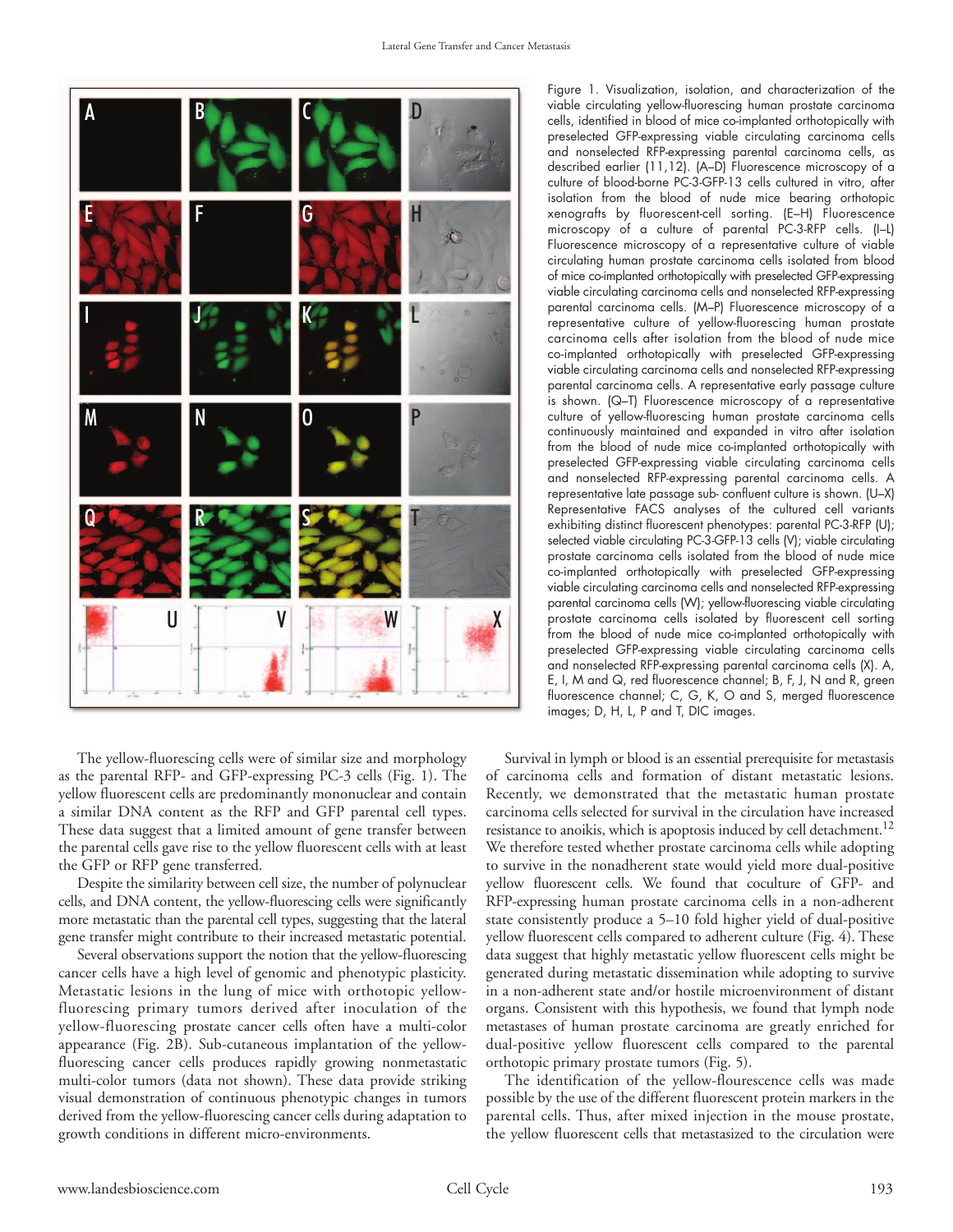| <b>Cell Line</b>         | <b>Method of Orthotopic</b><br><b>Implantation</b> | <b>Primary</b><br><b>Tumors</b> | Lymph Node<br><b>Metastasis</b> | Lung<br><b>Metastasis</b> | <b>Viable Cells</b><br>in Blood | <b>Yellow Cells</b><br>in Blood | <b>Viable Cells</b><br>in BM Metastasis |
|--------------------------|----------------------------------------------------|---------------------------------|---------------------------------|---------------------------|---------------------------------|---------------------------------|-----------------------------------------|
| PC-3-GFP                 | SOI                                                | 5/5                             | 5/5                             | 0/5                       | 5/5                             | 0/5                             | 5/5                                     |
| PC-3-GFP                 | SOI                                                | 6/6                             | 6/6                             | 0/6                       | 4/6                             | 0/6                             | <b>ND</b>                               |
| PC-3-GFP-13              | Cell Injection                                     | 3/3                             | 3/3                             | 0/3                       | 3/3                             | 0/5                             | 1/3                                     |
| PC-3-RFP                 | Cell Injection                                     | 4/4                             | 3/4                             | 0/4                       | 3/4                             | 0/5                             | 1/4                                     |
| PC-3-RFP-44              | Cell Injection                                     | 5/5                             | 5/5                             | 0/5                       | 2/5                             | 0/5                             | <b>ND</b>                               |
| PC-3-GFP-13              | Cell Injection                                     | 5/5                             | 5/5                             | 0/5                       | 2/5                             | 0/5                             | <b>ND</b>                               |
| $PC-3-GFP-13 + PC-3-RFP$ | Cell Injection                                     | 4/4                             | 4/4                             | <b>ND</b>                 | 2/4                             | 2/2                             | 1/4                                     |
| PC-3-Yellow              | Cell Injection                                     | 4/4                             | 4/4                             | 4/4                       | 4/4                             | 4/4                             | 3/4                                     |
| PC-3-GFP + PC-3-RFP      | Cell Injection                                     | 5/5                             | 5/5                             | 0/5                       | 1/5                             | 0/1                             | 1/5                                     |
| $PC-3-RFP-44 + PC-3-GFP$ | Cell Injection                                     | 5/5                             | 5/5                             | 4/5                       | 4/5                             | 4/4                             | 4/5                                     |
| PC-3-GFP                 | S.C. cell injection                                | 7/7                             | 0/7                             | 0/7                       | 0/7                             | <b>NA</b>                       | <b>ND</b>                               |
|                          |                                                    |                                 |                                 |                           |                                 |                                 |                                         |

| Table 1 | Malignant potential of GFP- and RFP-labeled and yellow fluorescent PC-3 human prostate carcinoma cell |
|---------|-------------------------------------------------------------------------------------------------------|
|         | variants                                                                                              |

The presence of metastatic lesions was confirmed by microscopic examination. The number of mice with viable cancer cells in the blood and bone marrow represents the number of successful attempts / total number of attempts to isolate and establish in culture viable fluorescent carcinoma cells. ND, not done; SOI, surgical orthotopic implantation. PC-3-GFP-13; PC-3-RFP-44; PC-3-Yellow are viable circulating variants of the PC-3 human prostate carcinoma cell line recovered from blood of nude mice bearing orthotopic xenografts derived from corresponding parental PC-3-GFP or PC-3-RFP cells.<sup>11,12</sup> PC-3-Yellow cells were recovered from blood of mice with dual-color orthotopic xenografts.



readily identified and distinguished from the parental RFP- and GFP-expressing cells, which also metastasized into the circulation. The data suggest that lateral gene transfer between cancer cells may contribute to the genetic heterogeneity observed in cancer cells and to their degree of malignancy. Indeed, the cells capable of genetic exchange by lateral gene transfer might be the cells in the population

**Figure 2. Yellow-fluorescing viable circulating human prostate carcinoma cells manifested a highly metastatic phenotype in an orthotopic model of human prostate cancer metastasis in nude mice. Representative macroscopic and microscopic (A and B; inserts) fluorescence images of the primary and metastatic tumors four weeks after orthotopic inoculation of cancer cells are shown. (A) Preselected viable circulating PC-3-RFP or PC-3-GFP variants and nonselected parental cells were injected either separately (single-color orthotopic model) or simultaneously at a 1:1 ratio (dual-color orthotopic model is shown) in the prostate of nude mice (five animals per group). The animals were monitored for tumor growth and metastasis. The images were taken four weeks after tumor cell inoculation. (B) Yellow fluorescent PC-3 human prostate carcinoma cells were isolated from the blood of prostate tumor-bearing mice with dual-color orthotopic xenografts, expanded in culture, and reimplanted in the mouse prostate. Note that after orthotopic implantation of yellow fluorescent PC-3 cells 100% of the animals developed metastatic prostate cancer, including lung metastases (insert). The images were taken four weeks after tumor cell inoculation. All mice developed rapidly growing primary tumors and distant metastasis. Mice with yellow-fluorescing cells developed lung metastases at the time of observation (B, insert and Table 1).**

most variable genetically and thereby most capable of producing high metastatic variants.

Lateral transfer of DNA between bacteria and mammalian cells has been documented in vitro by conjugation.<sup>18</sup> Ingestion of DNA by pregnant mice results in subsequent expression of the genes encoded in the DNA by leucocytes, spleen, liver, and other organs of the fetus.<sup>19</sup> Engulfment of bacteria by mammalian cells can result in expression of the bacterial DNA in the mammalian cells.<sup>20</sup> However, to our knowledge spontaneous lateral gene transfer between cancer cells associated with the metastatic process in vivo has not been reported.

One of the properties of the red fluorescent protein (RFP; DsRed) is the ability to acquire an unstable transitional "green" fluorescence during protein maturation process.<sup>21-24</sup> A genetically engineered mutant form of DsRed protein was described that changes its fluorescence from green to red over time in living cells.25 Under certain experimental conditions the "greening" effect occurs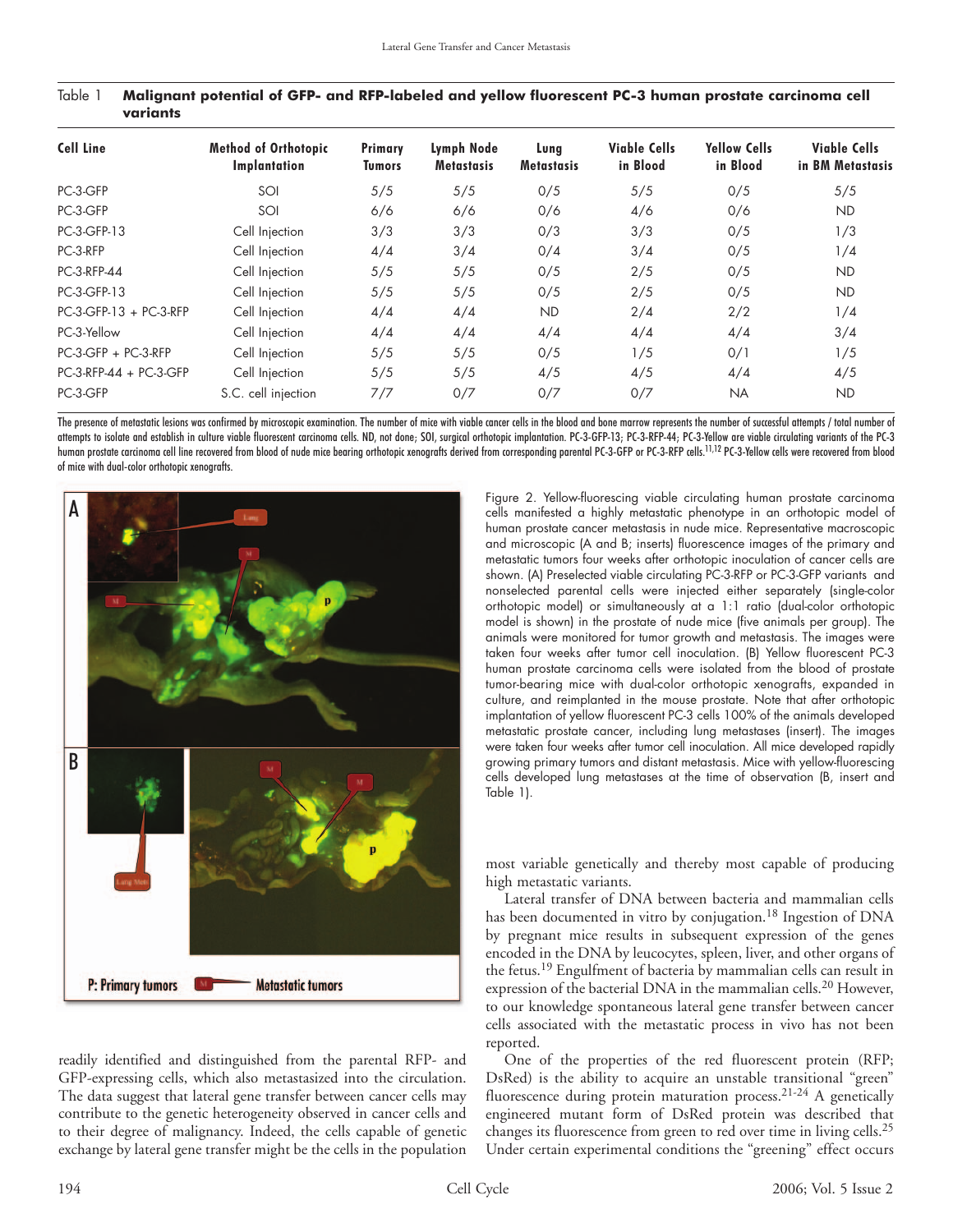

**Figure 3. Fluorescence microscopy of representative cultures of bone marrow-residing (A–D) and viable circulating (E–H) human prostate carcinoma cells. The cells were cultured in vitro after isolation from bone marrow or blood of nude mice implanted orthotopically with yellow fluorescent PC-3 cells preselected from blood of mice bearing dual-color orthotopic xenografts. Note that both bone marrow-residing and viable circulating human prostate carcinoma cells are exclusively yellow-fluorescing cells (C, G). (A and E), red fluorescent channel; (B and F), green fluorescent channel; (C, G), merged fluorescence images; (D and H), DIC images.**



in live mammalian cells and resultant color changes persists for  $-30$  h without affecting cell viability.<sup>26</sup> The fluorescence-transition effect was not detectable by either fluorescence microscopy or FACS analysis in the multiple independent in vivo and in vitro control experiments carried out with several stably maintained RFP-expressing PC-3 variants (Table 1). These experiments included viable circulating PC-3-RFP-44 cells that were continuously maintained in vitro for several months, reimplanted into the mouse prostate and recovered again from the circulation of tumor-bearing mice as stable monochromatic RFP- expressing cells with exclusively red fluorescence. Based on these observations, we concluded that the "greening" effect is an unlikely source of artifact contributing to the appearance of the yellow fluorescence phenotype.

In the present study, the yellow fluorescent highly metastatic cancer cells were isolated from the circulation of mice bearing mixtures of RFP- and GFP-expressing orthotopic human prostate carcinoma xenografts. We have recently demonstrated that with the PC-3 prostate carcinoma cell line, tumor cells implanted orthotopically into the prostate produced viable circulating cells with increased metastatic potential.<sup>11,12</sup> In contrast, tumor cells implanted subcutaneously did not. It is possible that the tumor cells underwent lateral gene exchange in the prostate and lymph

> nodes during the process of metastasis. This phenomenon might contribute to genomic instability of tumor cells and may play an important role in the creation of highly metastatic anoikis-resistant cancer cells that survive in blood and serve as precursors of distant metastatic lesions.<sup>12</sup> To our knowledge, this is the first report documenting spontaneous lateral gene transfer between cancer cells associated with the metastatic process in vivo.

> **Figure 4. Growth of human prostate carcinoma cells in non-adherent conditions. Non-adherent culture promotes lateral gene exchange as manifested by increased yield of dual-positive yellow fluorescent cells in co-cultures of GFPand RFP-expressing carcinoma cells. (A) Representative FACS analysis of co-cultures of GFP- and RFP-expressing human prostate carcinoma cells grown in detached conditions (top left) or in adherent cultures (top right). Bottom panel represents a quantitative analysis of yields of dual-positive yellow fluorescent cells in co-cultures growing under the different conditions. (B) Representative FACS analysis of control cultures of RFP-expressing (left), GFPexpressing (right), and adherent co-cultures of both GFP- and RFP-expressing cells (middle) containing ~75% dead cells (determined by the trypan-blue exclusion assay). R1 and R2 gating was established to exclude 99.9% (R1) and 99% (R2) of events detected during FACS analysis of multiple control conditions, including mono-fluorescent and non-fluorescent cells as well as adherent co-cultured GFP- and RFPexpressing cells.**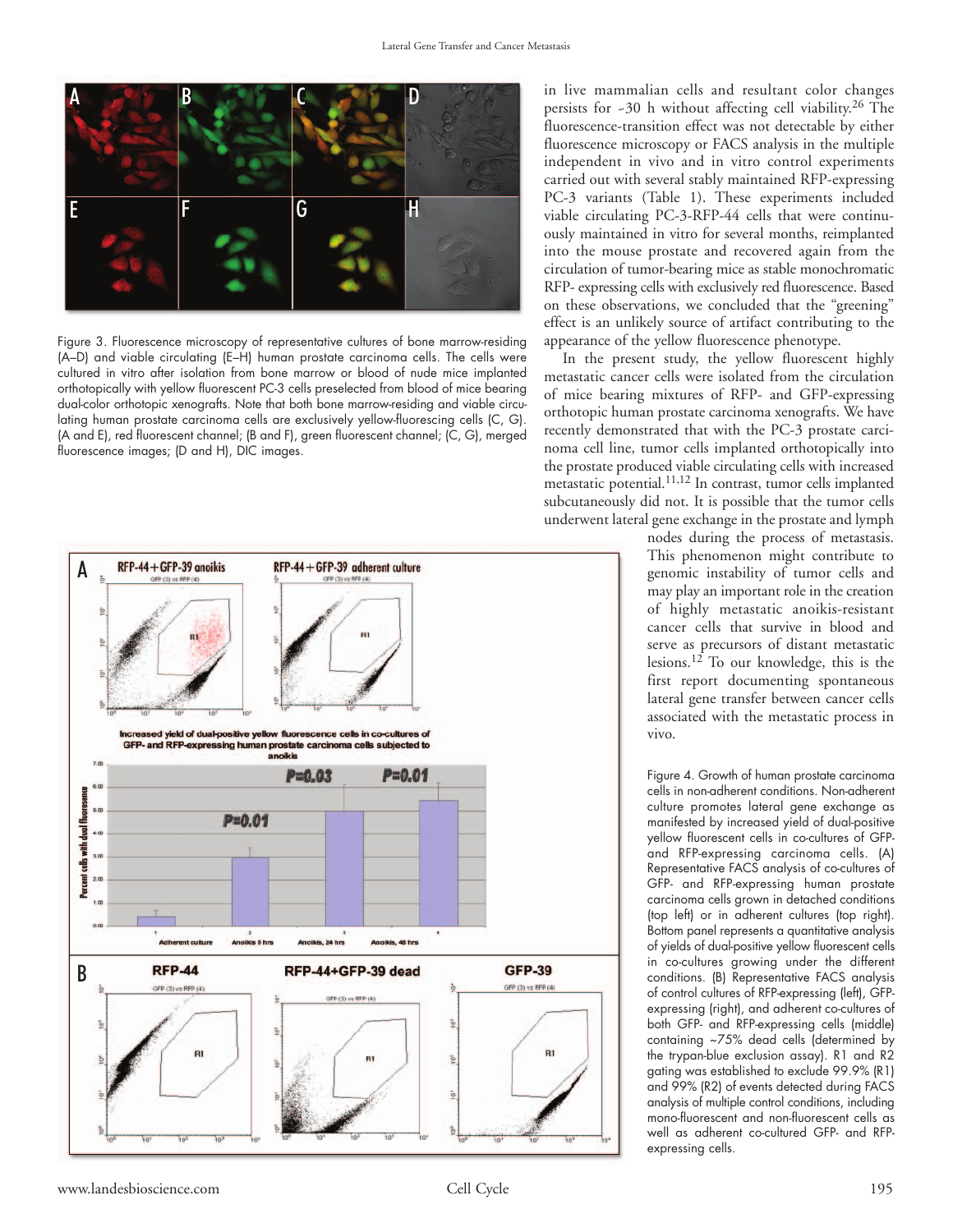

**Figure 5. Lateral gene transfer contributes to creation of metastatic cancer cells in vivo. Lymph nodes, which are the most frequent sites of cancer metastases, were identified as sites of predominant accumulation in vivo of "hybrid" metastatic carcinoma cells created during metastatic dissemination of prostate cancer as documented by increased yield of dual-positive yellow fluorescent cells in lymph node metastases compared to the primary tumors in a dual-color orthotopic fluorescent model of human prostate cancer metastasis in nude mice. (A) Representative FACS analysis of primary orthotopic tumors growing in the mouse prostate after orthotopic inoculation of human prostate carcinoma cells with dual-positive yellow fluorescent phenotype expressing both RFP and GFP (top left); RFP-expressing red fluorescent cells (top right); GFP-expressing green fluorescent cells (bottom left); non-fluorescent parental PC-3 cells (bottom right). (B,C) Representative FACS analysis of orthotopic primary tumors (left) and lymph node metastases (right) of individual mice after orthotopic co-implantation of both GFP- and RFP-expressing human prostate carcinoma cells. Note markedly higher yield of dual-positive yellow fluorescent cells in metastases to the lymph nodes compared to the corresponding primary tumors. (D,E) Quantitative analysis of relative yields of dual-positive yellow fluorescent cells in primary and metastatic tumors of individual mice at the 99% (R2 gating) and 99.9% (R1 gating) specificity detection levels (see Materials and Methods and Figure 4B legend). P-values were derived using the two-tailed Student's test.** 

Exchange of genetic information between human cancer cells was demonstrated in vitro in several studies.27-30 Horizontal transfer of apoptotic DNA to normal cells resulted in cell cycle arrest and senescence.<sup>28-30</sup> It has been demonstrated that uptake of apoptotic bodies triggers p53-dependent p21<sup>Cip1/Waf1</sup>-mediated cell cycle arrest and senescence and blocks propagation of engulfed DNA in normal cells.29,30 These data suggest that defects in cell cycle checkpoints are a prerequisite for sustained propagation of genetic material transferred to the recipient cells through this mechanism. Another documented mechanism of horizontal gene transfer is mediated by cell fusion resulting in formation of reprogrammed somatic cell hybrids.31-34 Cell fusion has been observed in stem cells and may be important for tissue repair and regeneration. $31-34$  It has been suggested

that cell fusion between normal stem cells and transformed cells might contribute to formation of reprogrammed somatic cell hybrids with a highly metastatic self-renewing phenotype.<sup>35</sup> The progeny of these cells would likely retain a high propensity for lateral gene transfer and maintain a self-renewal potential contributing to development of highly malignant disease. Consistent with this hypothesis, drug-resistant human cancers diagnosed in multiple organs were shown to express a stem cell-like profile of genes.<sup>36</sup> The ability of viruses to induce cell fusion of transformed human cells $37,38$  is mediated by viral proteins facilitating the entry of enveloped viruses into the cells. These viral proteins are members of the fusion protein family, which includes both viral and cellular proteins.  $37-39$  These data raise the possibility that at a certain stage of tumor progression